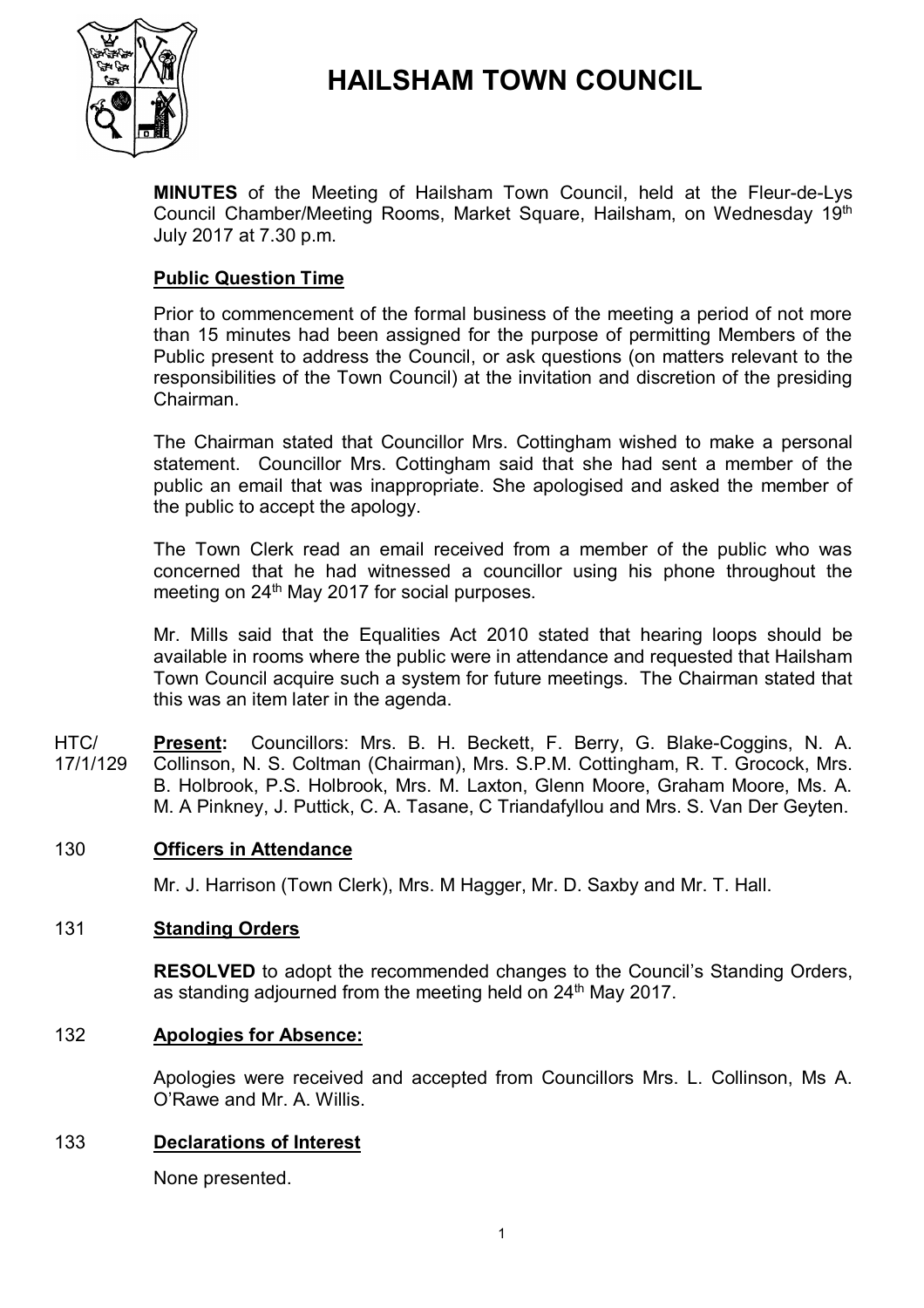### **Confirmation of Minutes**

- 134.1 Councillor Mrs. Van Der Geyten stated that there was a word missing in Minute 105. The Town Clerk stated that "owned" should be inserted.
- 134.2 Councillor Tasane said that he was not on the Planning and Development Committee, as recorded in Minute 111.
- 134.3 The Town Clerk said that under Minute 110 it was resolved to adjourn the adoption of the changes to Standing Orders, not to adopt them.
- 134.4 **RESOLVED** that the Minutes and Reports of the Annual Meeting of Hailsham Town Council held on 24<sup>th</sup> May 2017 (Ref HTC/AM17/100-128), as amended, printed and circulated, may be taken as read, confirmed as a correct record, and signed by the Chairman

## **Committee Reports**

- 135 **RESOLVED**, after consideration in accordance with Standing Order 18(e), to receive the following reports of Committees, to approve and adopt the recommendations contained therein and the actions taken as reported therein**.**
	- A. Communities Committee Meeting (5<sup>th</sup> June and 3rd July 2017)
	- B. Planning & Development Committee Meetings ( $6<sup>th</sup>$  and  $27<sup>th</sup>$  June 2017)
	- D. Strategic Projects Committee Meetings (28<sup>th</sup> June 2017)

### **Committee Recommendations**

#### 136.1 **Strategic Projects Committee Meeting - 28th June 2017: Welbury Farm Community Hall**

The Town Clerk stated that if the Council voted to proceed with the Committee's recommendations, the costs would be as follows:

Fitting out of the Hall (including making it fully disability friendly) - £33,270 Running costs per year £48,000.

#### 136.2 **RESOLVED** that:

- a) The Hall is adopted by Hailsham Town Council, in perpetuity and the costs of doing so comes from historical capital receipts, and
- b) The Hall is named the "The Jim West Centre"
- 136.3 Councillor Puttick requested that his abstention from voting be recorded.
- 136.4 Councillor Mrs Laxton agreed to work with officers to ensure that the Centre is fully compliant with the 2010 Disabilities Act.

### 137 **Strategic Projects Committee Meeting - 28th June 2017: 2 North Street**

This was a separate agenda item.

138 **Neighbourhood Plan Committee**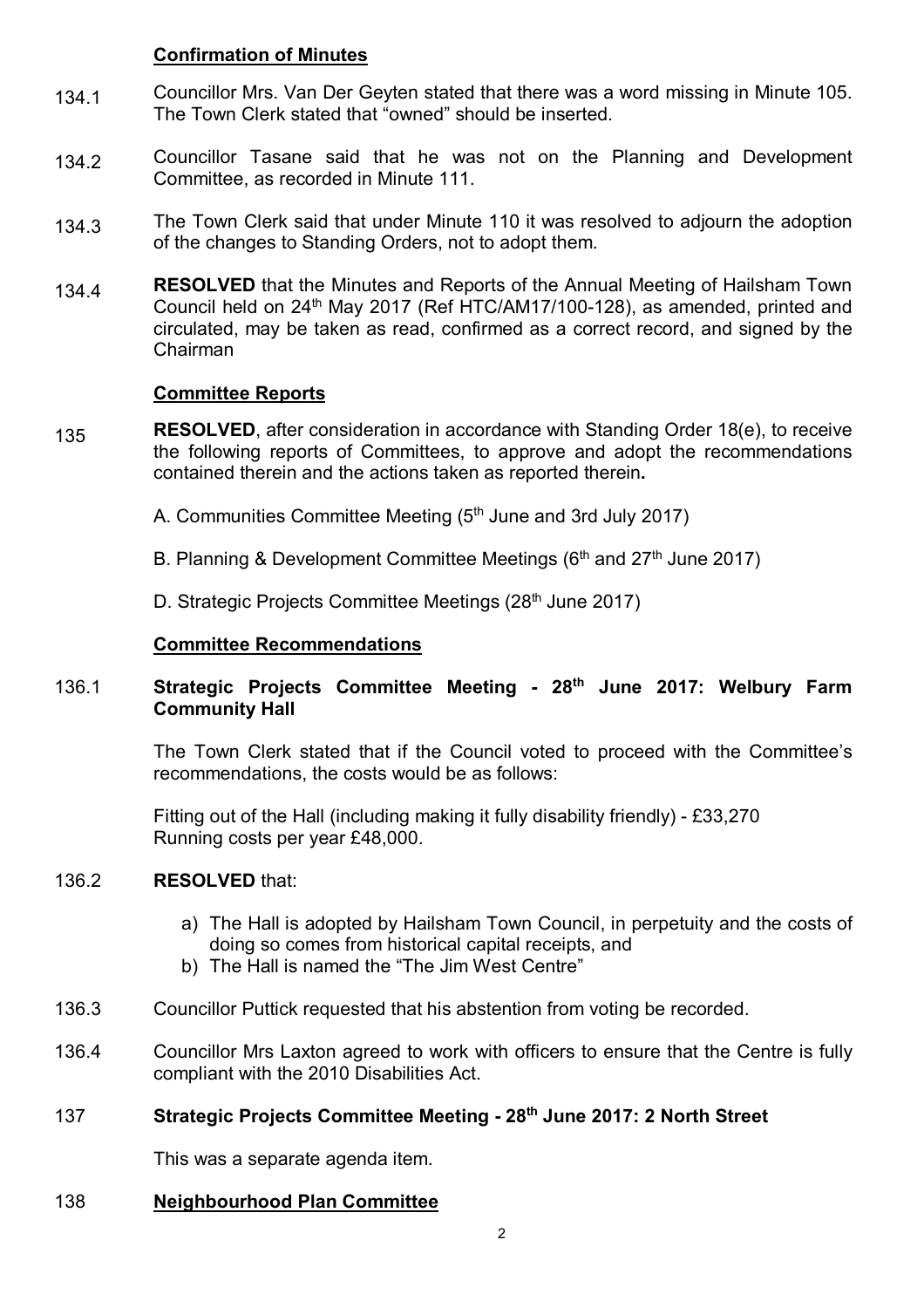### **RESOLVED** to:

a) note the minutes from the Neighbourhood Planning Committee Meetings  $(18<sup>th</sup>)$ May and  $15<sup>th</sup>$  June 2017), and

b) approve the Neighbourhood Plan Committee's delegated authority up to the next Town Council meeting.

### 139 **Committee Terms of Reference**

**RESOLVED** to adopt the terms of reference for the Council's committees for the 2017-18 municipal years.

### **Committee Chairmen and Vice Chairmen**

140 Members were asked to elect chairmen (and a vice-chairman) for the following Council committees:

#### 141 Planning and Development Committee

**RESOLVED** that Councillor Puttick be the Chairman and that Councillor Glenn Moore be the Vice-Chairman of the Planning and Development Committee for the 2017-18 municipal year.

#### 142 Neighbourhood Planning Committee (Chairman only)

Councillor Puttick said that as some of this Committee's meeting took place during the day and, therefore, because of work commitments he would be unable to attend, he withdrew his nomination for the Chairman of the Neighbourhood Planning **Committee.** 

**RESOLVED** that Councillor Glenn Moore be the Chairman of the Neighbourhood Planning Committee for the 2017-18 municipal year.

### **Community Governance Review**

- 143.1 **RESOLVED** to invite Wealden District Council to undertake a Community Governance Review with a view to reviewing and reducing the number of seats on Hailsham Town Council; and request that some Hailsham Town Councillors have seats on the Review,
- 143.2 Councillors Mrs Cottingham, Mrs. Laxton, Graham Moore, C Triandafyllou and Mrs. Van Der Geyten requested that their abstentions from voting be recorded.

### **Western Road Recreation Ground**

- 144.1 The Chairman invited Mr. S. Wennington of Hailsham Active to address the meeting.
- 144.2 **RESOLVED** to enter into a Deed of Dedication with Fields in Trust for the Western Road Recreation Ground and to work with Hailsham Active to apply for the £5,000 grant for a physical activity project. If successful to work with Hailsham Active to secure the £25,000 capital grant to help create part of the proposed network of cycle/walking/running paths in Western Road Recreation Ground. It was further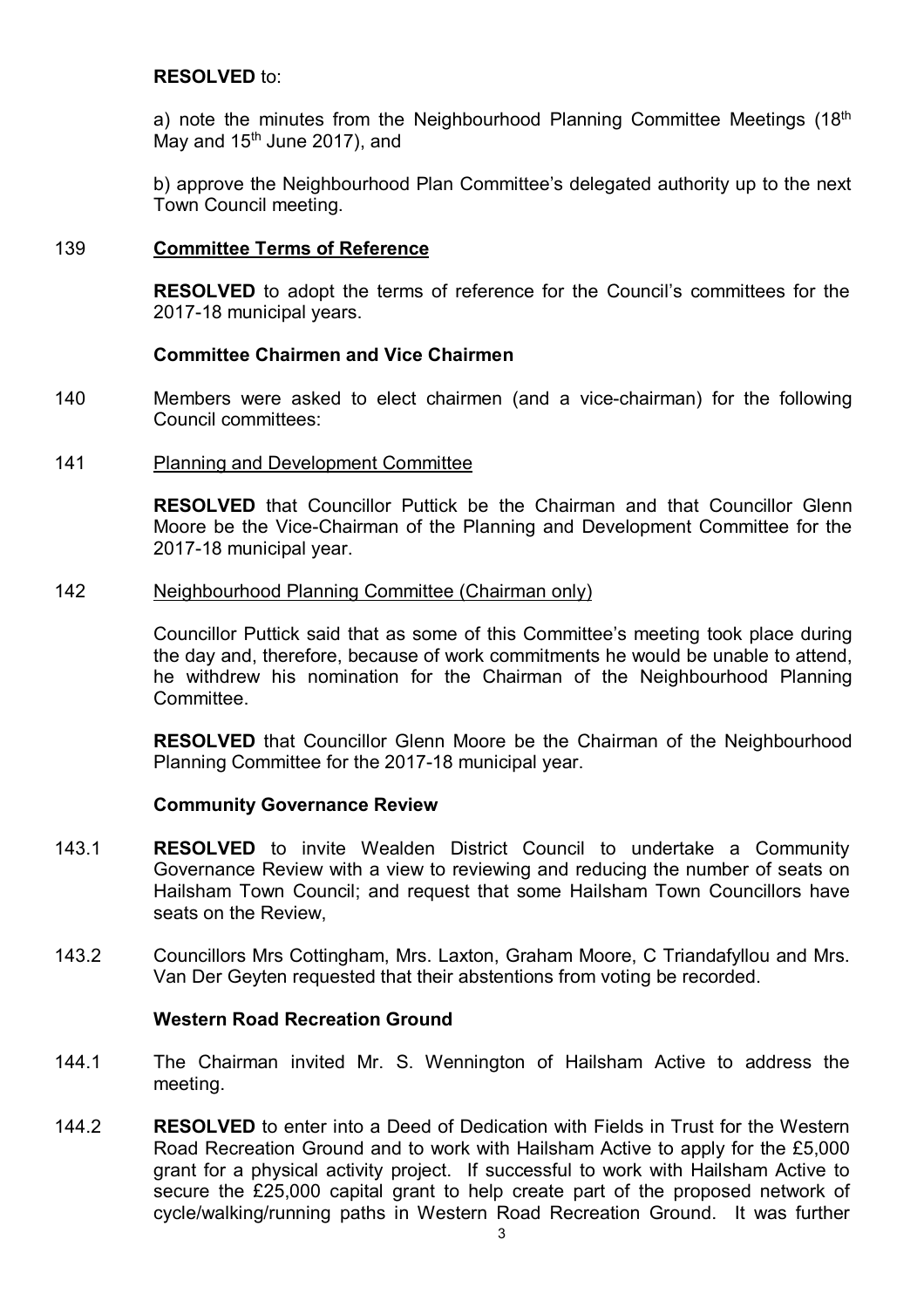agreed that no building would take place on the Ground, in any event.

144.3 Councillor Mrs Laxton declared an interest as she is a part of Hailsham Active.

### **Town Council Meeting Venues**

- 145.1 The Town Clerk reported that alternative venues were available in the parish for the Town Council meetings on 27<sup>th</sup> September 2017, 22<sup>nd</sup> November 2017, 24<sup>th</sup> January 2018 and 28th March 2018. He was also in the processing if other venues were available.
- 145.2 **RESOLVED** to delegate this matter to the Town Clerk to progress.

### **Fleur de Lys Hearing Loop**

- 146.1 The Chairman said that members should consider the points made at the beginning of the meeting by Mr Mills.
- 146.2 **RESOLVED** to invest in a hearing loop for the Fleur de Lys Meeting Room and to delegate the matter to the Town Clerk to install after consulting with relevant organisations to ensure that the building is fitted with a fit for purpose portable hearing loop system, funds to come from the monies left in the Refurbishment Budget.
- 147 **RESOLVED** that due to the special and confidential nature of the business about to be transacted, and possible disclosure of personal or legal information not in the public interest at the present time, the following items of business be transacted following the temporary exclusion of members of the Public and Press, in accordance with the Council's Standing Orders No. 1E:

15 Strategic Projects Committee:  $28<sup>th</sup>$  June 2017 – 2 North Street (Minute ref SPC/17/2/19)

16 Sale of Land

The reason for exclusion is:

(b) terms of tenders, and proposals, and counter-proposals in negotiations for contracts.

### **Strategic Projects Committee: 28th June 2017 – 2 North Street (Minute ref SPC/17/2/19)**

- 148.1 The Town Clerk referred members to the recommendation from the Strategic Projects Committee held on 28<sup>th</sup> June in respect of Hailsham FM using 2 North **Street**
- 148.2 **RESOLVED** to allow Hailsham FM to sub-let 2 North Street.

### **Sale of Land**

149.1 The Town Clerk referred members to the officer's report circulated with the agenda